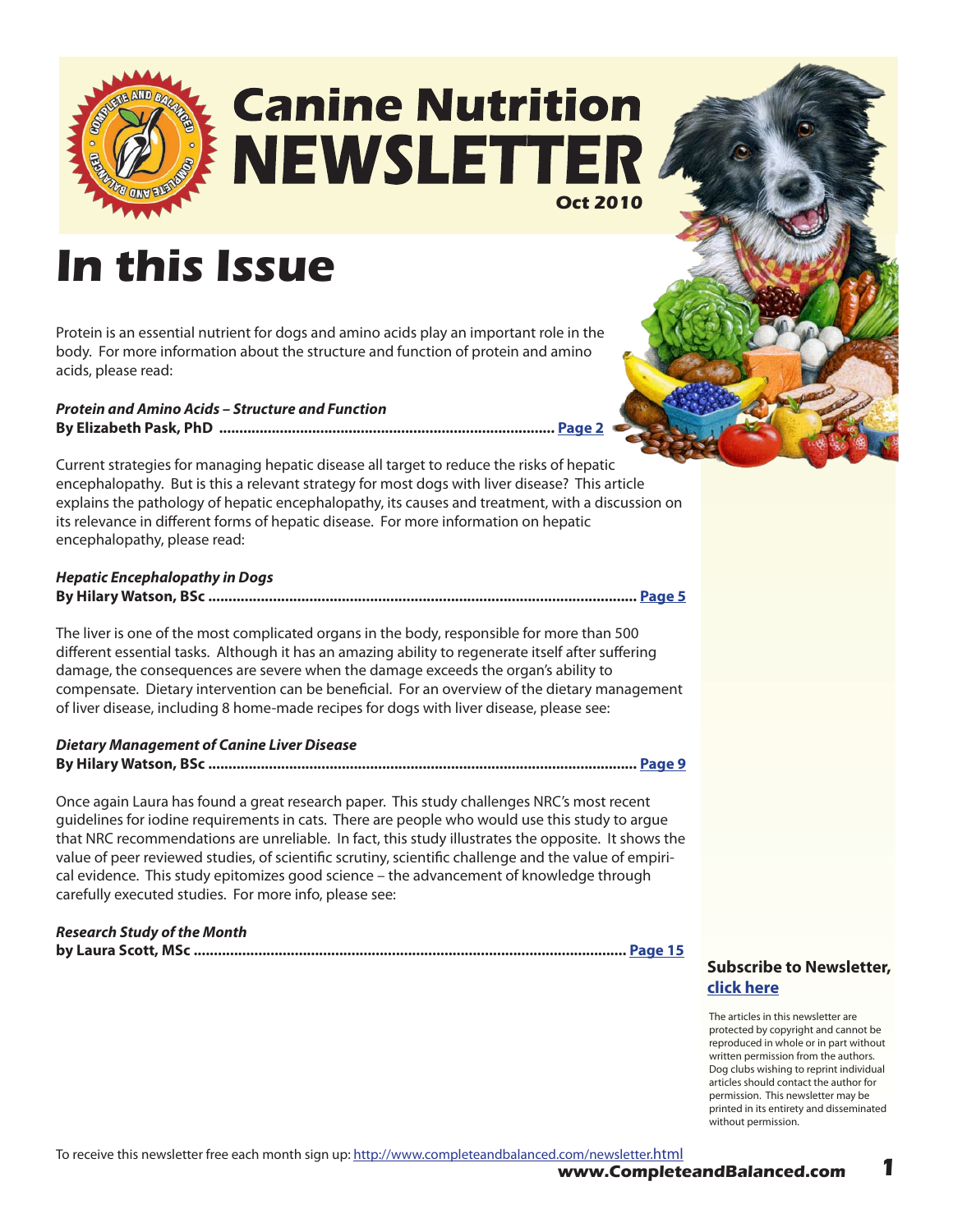<span id="page-1-0"></span>

# **Protein and Amino Acids – Structure and Function**

*By Elizabeth Pask, PhD*

Protein makes up approximately 15-30% of your dog's diet. Protein has many roles in the body. In the following article we are going to examine the various functions of proteins.

## **Functions of Different Proteins in the Body**

Protein has a wide variety of functions in the body. The largest store of protein and amino acids in the body is *structural protein* (i.e. skeletal muscle). Skeletal muscle is responsible for moving our arms and legs and provides us with the ability to eat, play and move around. However this is not the only function of protein in the body.

*Enzymes* are proteins. Enzymes are responsible for many functions including digesting proteins that we ingest. Some hormones are proteins.

*Protein hormones* (also called peptide hormones) control a variety of functions in the body by controlling the turning on and off of enzymes. One common peptide hormone is Insulin. Insulin is responsible for controlling the level of blood sugar in our body.

*Immune proteins* help recognize bacteria, viruses and other foreign bodies and then help the body get rid of these potential pathogens.

*Transport proteins* are responsible for moving molecules around our body. Hemoglobin is an example of a transport protein. Hemoglobin transports oxygen from the lungs to the rest of the body. Another transport protein is called albumin. Albumin transports a variety of substances around the body.

### **What is Protein?**

All protein is made up of small chemicals called amino acids. Protein can be a variety of sizes and shapes. The shape and size of the protein is determined by genetic code. Proteins have a hierarchy of structure. Simple proteins can be a strand of amino acids joined together (called a peptide) – this is called the primary structure. With larger proteins the strand of amino acids will coil back on each other to form a secondary structure like an elastic band that has been over-wound (called an alpha-helix or beta-sheet). Proteins can be larger and more complex and form a tertiary structure which is multiple sheets and helixes bound together to form a glob like structure. Proteins can be even larger still and multiple globs can bind together. For example the blood protein called hemoglobin contains 4 globular protein structures bound together. This structure allows it to effectively carry oxygen from the lungs to the rest of the body.

This structure is very important. Different proteins will have different structures and as a result they will have different jobs to do in the body. The structure of the protein is determined by genetic code. Genetic code tells the cell which amino acids to join together. If the wrong amino acids gets put in by accident they the whole structure of the protein the cell is building can chance. Therefore having the right amino acids available to the body at the time it wants it is crucial for the health of your dog. If there is not enough of the right amount of amino acids available then the body will start breaking down muscle protein in order to fulfill the requirement. This is why dogs that have been starved have little muscle on their body.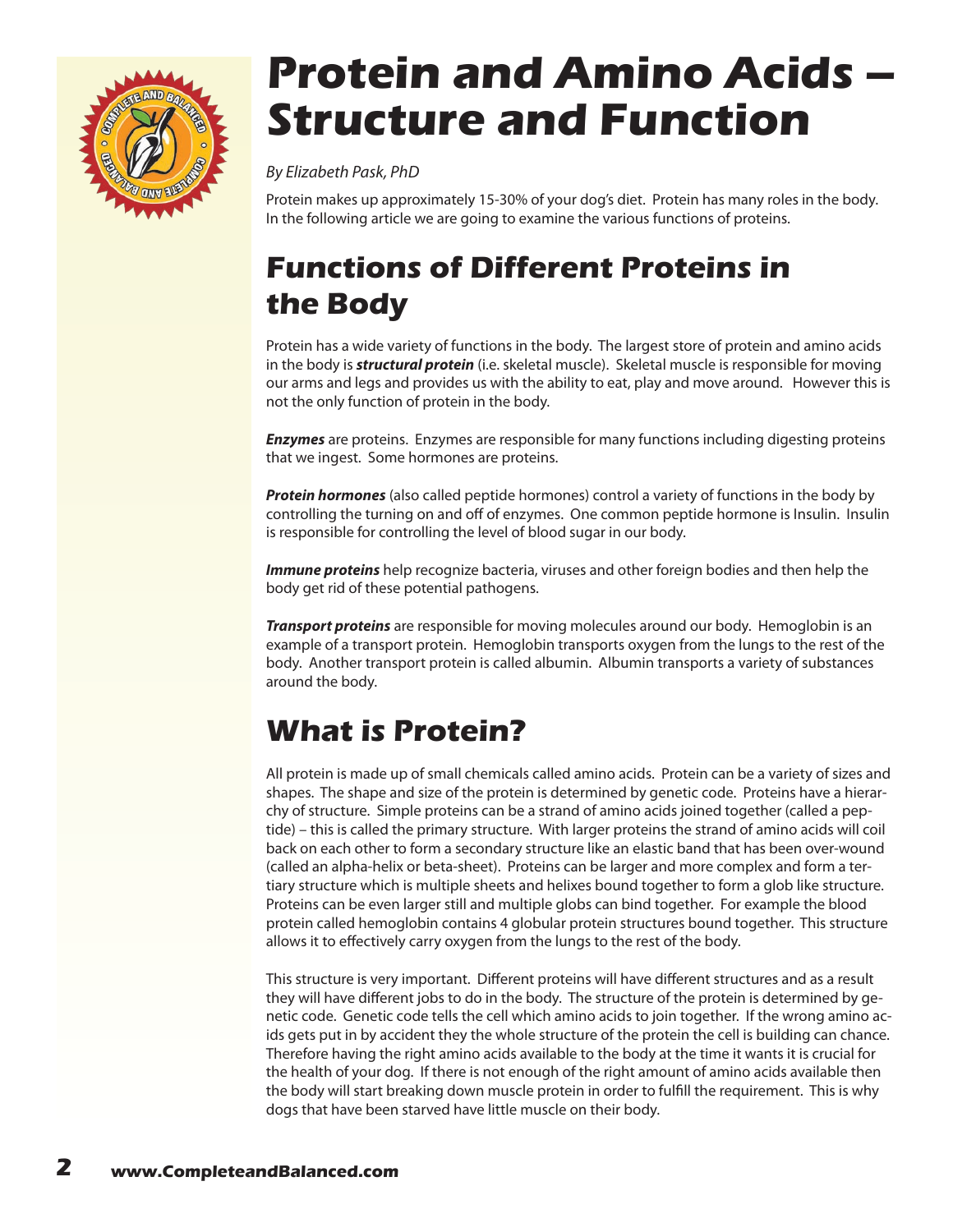#### **Amino Acids: The Building Blocks of Protein**



*Figure 1*

*Figure 1 (Left): Example structures of amino acids. Notice that the top part of both amino acids is the same – a carboxyl group attached to a central carbon attached to an amino group. Notice that these two amino acids have different "side chains". Glycine's side chain is a simple hydrogen atom, while isoleucine, as one of the branched chain amino acids, has a side chain with a branching carbon structure.* 

Protein is essential in the diet because of these amino acid building blocks it contains. The body has a requirement for 10 amino acids and if the diet cannot provide them an amino acid deficiency will exist. This deficiency will result in the body using amino acid stores in an attempt to balance the deficiency. Therefore it is essential that the diet provide a good quality source of protein that contains these essential amino acids. Some diets may contain a variety of protein sources to ensure that sufficient amounts of amino acids are present in the diet. The amount of a particular amino acid required

will vary with the life stage of the dog. Growing, pregnant or nursing dogs will have slightly different requirements when compared to senior dogs. In addition, a dog with a chronic disease or canine athletes may have a greater requirement for some amino acids called branched chain amino acids.

| Table 1: The names of essential amino acids |  |
|---------------------------------------------|--|
|---------------------------------------------|--|

| <b>Isoleucine</b> | Leucine    | Lysine | Methionine | Phenylalanine |
|-------------------|------------|--------|------------|---------------|
| Threonine         | Tryptophan | Valine | Histidine  | Arginine      |

#### **Amino Acid Metabolism**

Dietary protein is digested in the small intestine and amino acids are absorbed across the wall of the upper small intestine called the jejunum. Once in the blood the amino acids are primarily taken up by the liver. Once in the liver about 57% of the amino acids are broken down, 20% will be used to make proteins (such as albumin) and the remaining 23% of amino acids are released in to the blood stream. When the liver becomes distressed or diseased it can impact the metabolism of amino acids. As a result when the body is under a disease state the amount and type of amino acids should be altered so that the body can be supported nutritionally.

#### **Branched Chain Amino Acids and the Canine Athlete**

As mentioned above some body conditions can result in a higher requirement for branch chain amino acids. Canine athletes are dogs that are training and competing on a daily or weekly basis (ie top level agility, field or sled dogs). Similar to human athletes, canine athletes are pushing their bodies to their maximum ability.

Branch chain amino acids are a group of amino acids that have a branched structure. Valine, leu-

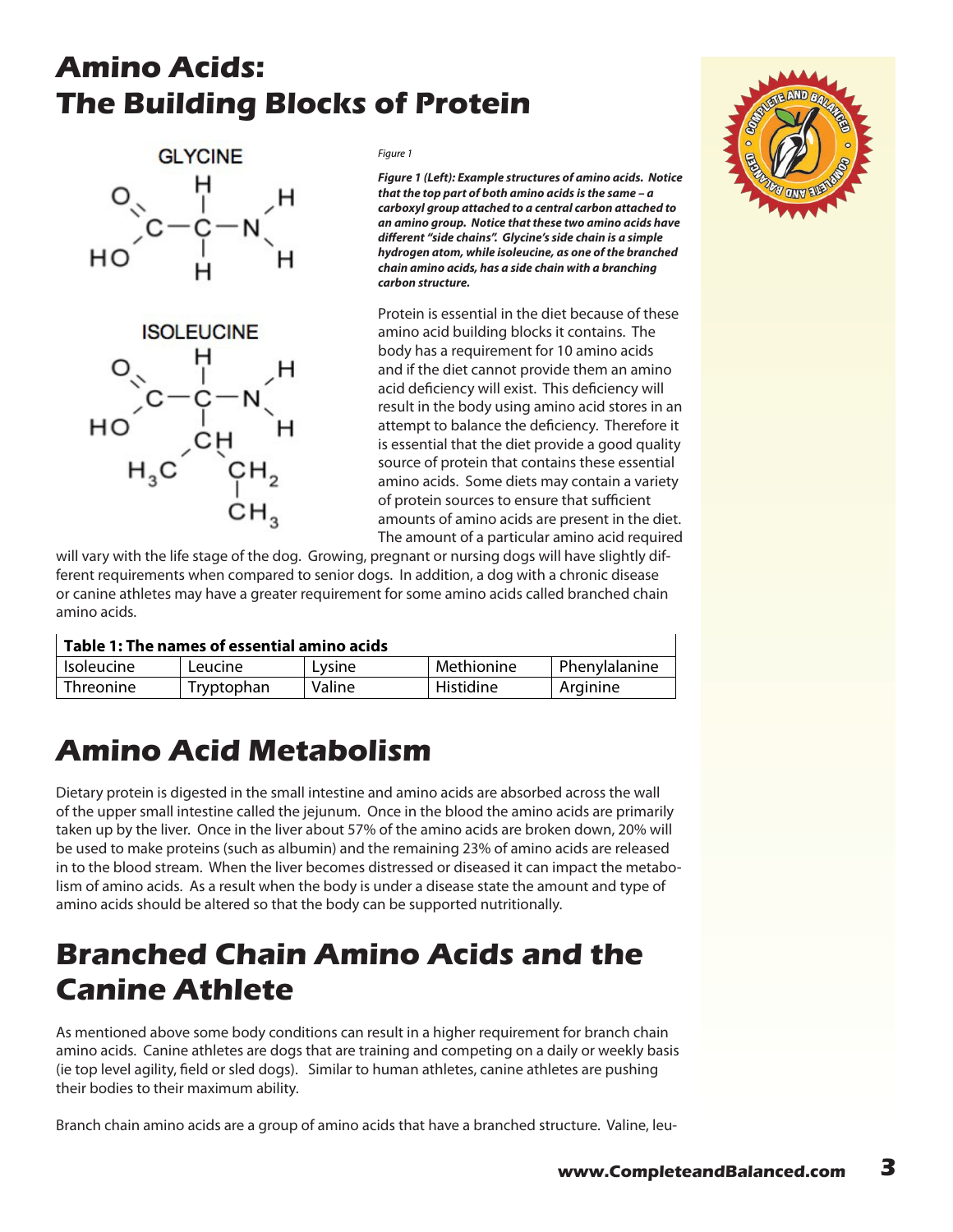

cine and isoleucine are branched chain amino acids. These amino acids are essential for proper growth, maintenance of the body and the body requires more of them during times of physical stress (i.e. during athletic performance). Branch chain amino acids are mainly metabolized mainly by muscle. Leucine stimulates protein synthesis and reduce protein breakdown in muscle. During exercise muscle is under stress which can result in muscle catabolism and damage. Leucine helps prevent this breakdown. In addition Leucine is one of the few amino acids that can be used as a fuel source by the body which helps to spare muscle glucose. In addition to helping with muscle integrity and glucose sparing BCAAs are thought to help with cognitive function in active dogs by aiding the brain in taking up the amino acid tryptophan. Tryptophan is used by the brain to make serotonin, which is the neurotransmitter that is responsible for making us happy and relaxed. When dogs are happy and relaxed they perform better. In a recent study researchers fed agility dogs a BCAA supplement prior to their run. The dogs that were supplemented with the BCAA had fewer errors over their course and the greatest improvement was seen in mature dogs ( ≥8 years). As a result there may be an improvement in performance for older dogs when supplemented with BCAA prior exercise.



*"Olive Peabody"*

## **Testimonial**

*For the last two months, I've been feeding my dog Olive Peabody the Vegetarian Diabetic 1 recipe from the Complete and Balanced recipe book. It has literally been a life saver.*

*When we moved to a new city at the end of June, Olive got extremely sick. At first I thought she had stopped eating because she was stressed out from the move. When she continued to refuse food, I took her to my wonderful veterinarian. He diagnosed Olive with diabetes. It had reached medical crisis because she hadn't been eating. After she was hospitalized for a couple of days, I brought her home with cans of commercial brand prescription diet food for diabetic dogs. She refused to eat both brands offered by the animal hospital. Getting her to eat again was critical in bringing her out of* 

*the medical crisis. After trying to cajole her into eating the canned food and even force feeding her for several days, I asked my veterinarian about a home-made diet. After speaking with Hilary, he recommended I feed the Vegetarian Diabetic Recipe along with Hilary's Blend supplement. Olive loves the peanut butter and tomato sauce recipe! She has never been a great eater, but now the food disappears as soon as I put down her plate. Once she started eating regularly again, we could get her glucose levels stabilized. Now I think she's healthier than she's ever been. The Complete & Balanced cookbook and Hilary's Blend supplement are a big part of that. I cannot express how grateful I am.*

*Nick Porter*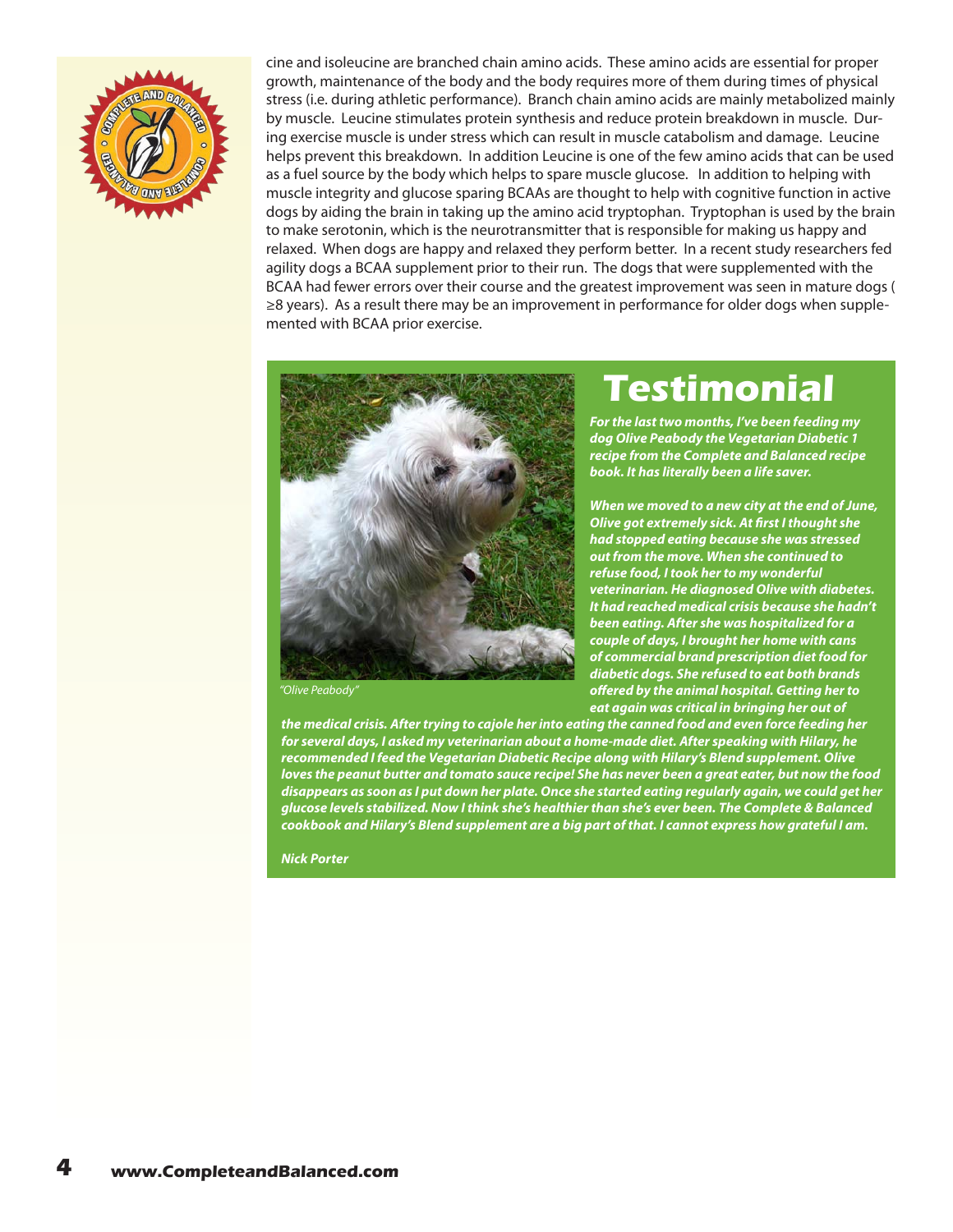# <span id="page-4-0"></span>**Hepatic Encephalopathy in Dogs**

#### *By Hilary Watson BSc*

Current dietary strategies for managing dogs with liver disease focus on minimizing the risks of hepatic encephalopathy. This partially evolved from human medicine. Hepatic encephalopathy (HE) occurs in up to 50% of humans with cirrhosis of the liver and its prognosis is very poor. For humans, the 3-year survival rate following the first episode of HE is 15%. So in managing humans with liver disease, a major focus has been on preventing HE. The commercial veterinary hepatic diets have followed suit. Is this an appropriate dietary strategy for dogs with liver disease? The answer is yes and no. Let's begin with a review of HE.

## **Hepatic encephalopathy (HE)**

HE can be defined as all neurological symptoms in patients with liver disease that cannot be explained by other pathologies. HE occurs because the liver fails in its usual role of removing and detoxifying neurotoxins present in the blood. Signs of HE include seizures, tremors, head pressing, blindness, behavioural changes, cognitive impairment and poor coordination. HE can progress to coma and death.

Four different (and interconnected) hypotheses have been proposed to explain how HE develops.

The ammonia hypothesis suggests that HE is due to a high concentration of ammonia in the blood. Ammonia is generated in various ways. Normal metabolism results in the release of nitrogen from protein as ammonia. This ammonia is normally converted into urea by the liver. Urea is then removed from the body by the kidneys in urine. In liver disease, the liver's ability to convert ammonia into urea may be reduced by up to 80%. Ammonia concentration begins to rise in the blood.

Since about 50% of the body's ammonia pool is found in skeletal muscle, muscle wasting (which commonly occurs in liver disease) results in the release of ammonia into the blood.

Bacteria in the gut are another significant source of ammonia. Undigested protein in the gut is de-aminated by intestinal bacteria. The released ammonia can pass back into the dog's body. High protein intake and gastrointestinal bleeding also contribute to high concentrations of ammonia in the blood.

Ammonia in the blood easily crosses the blood-brain-barrier. In the brain, excessive ammonia (NH3) drives these two reactions to the right:

> $NH3 + alpha-ketoglutarate + NADH ==> glutamate + NAD$  $NH3 + glutamate + ATP$  ===> glutamine + ADP + P

 Alpha-ketoglutarate is a key intermediate in Kreb's cycle (ie the chain of reactions that turns food into energy/ATP in cells). As alpha-ketoglutarate is depleted in brain cells, energy/ATP production is interrupted which can lead to coma or death. The above reactions also cause an accumulation of glutamine in the brain. In the cerebrospinal fluid and brain cells of humans with liver disease, glutamine is 5 to 10 times more concentrated than in healthy people. While glutamine itself is not neurotoxic, it is an osmolyte, meaning it draws water. Glutamine accumulation in astrocytes (brain cells) causes swelling and brain edema. Glutamine accumulation in the brain also appears to facilitate the uptake of aromatic amino acids by the brain.

The synergistic neurotoxin hypothesis suggests that it's not just ammonia that causes HE but

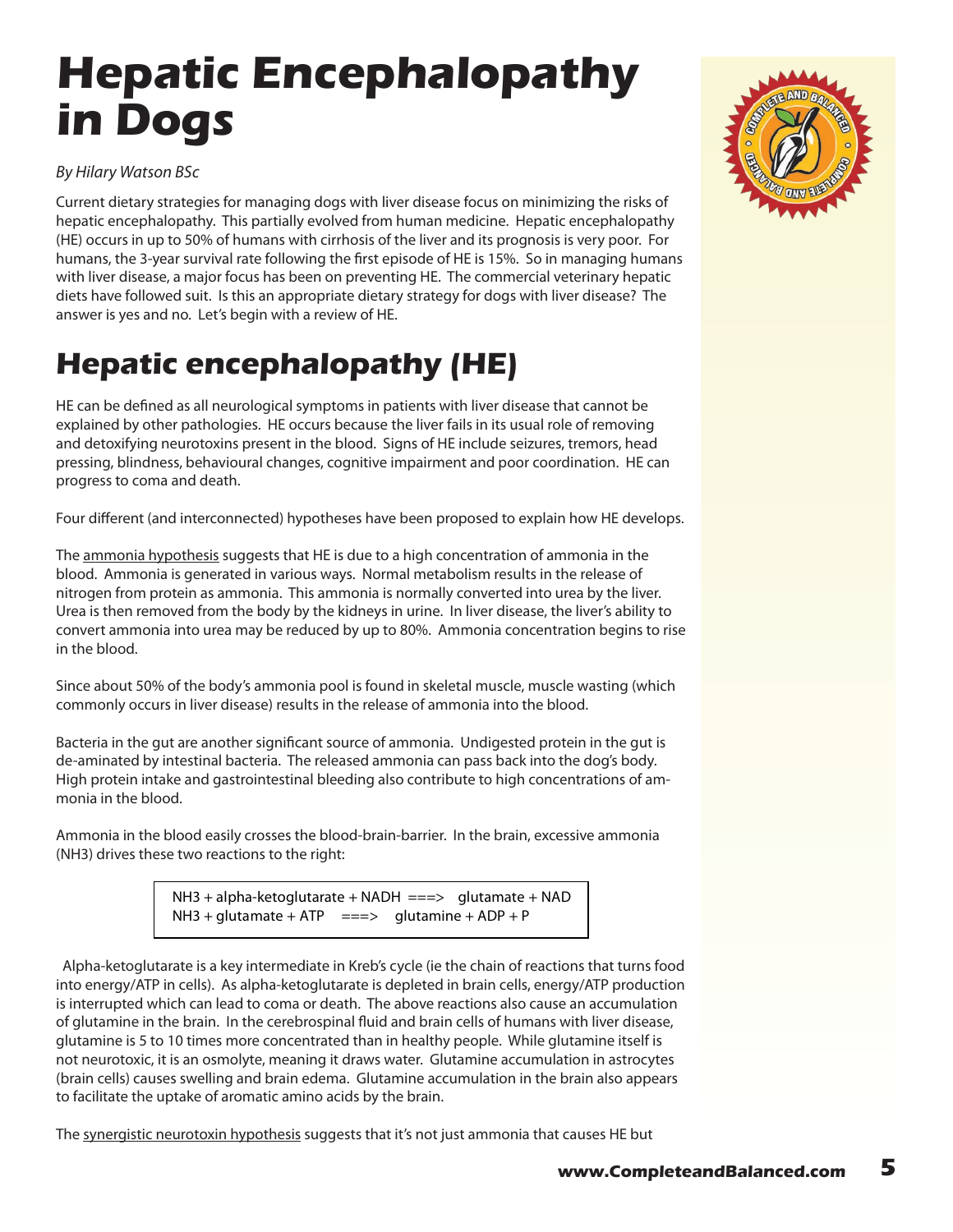

rather a combination of multiple harmful substances including mercaptans, indoles, scatoles, as well as ammonia. These other neurotoxins are mostly produced by bacteria in the intestines. Controlling "bad" and promoting "good" bacteria in the gut may help to reduce the production of these compounds. Prebiotics and probiotics may also be beneficial in altering the type of bacteria present in the gut.

The false neurotransmitter hypothesis suggests that increased concentrations of gamma amino butyric acid (GABA) and benzodiazepam-like substances in the brain cause HE. Albumin is a carrier protein for many potentially encephalopathic substances including benzodiazepines and the amino acid tryptophan. Liver patients often have reduced levels of albumin in the blood (hypoalbuminemia), resulting in these substances circulating unbound in the blood, and crossing more freely into the brain. In addition, the cerebral accumulation of manganese (which is excreted in bile in healthy individuals) has also been implicated in abnormal neurotransmitter synthesis in humans with liver disease.

The amino acid hypothesis suggests that an abnormal balance between branched chain amino acids (BCAA) and aromatic amino acids (AAA) may lead to altered synthesis of neurotransmitters in the brain. In liver disease, blood concentrations of the branched chain amino acids (leucine, isoleucine and valine) fall, while those of the aromatic amino acids (phenylalanine, tyrosine and tryptophan) rise (see figure). In healthy individuals, AAA are extracted from the blood and metabolized by the liver, whereas BCAA bypass the liver and are metabolized by muscle and the brain. In liver disease, the liver fails to metabolize AAA, while muscle, brain and peripheral tissues continue to burn BCAA for fuel. This causes the ratio of BCAA:AAA to drop in the blood of liver patients. This occurs whether HE is present or not.



Cerra, et al; JPEN, 1985

The drop in BCAA and rise in AAA has two serious consequences. First, because BCAA (particularly leucine) promote protein synthesis and inhibit protein catabolism, a drop in BCAA can exacerbate to the loss of lean body mass. Second, because the AAA and BCAA share a common transporter across the blood-brain-barrier, a drop in the BCAA:AAA ratio causes an increase in the cerebral uptake of the aromatic amino acids. AAA can serve as substrates for the synthesis of some of the "false neurotransmitters" mentioned above.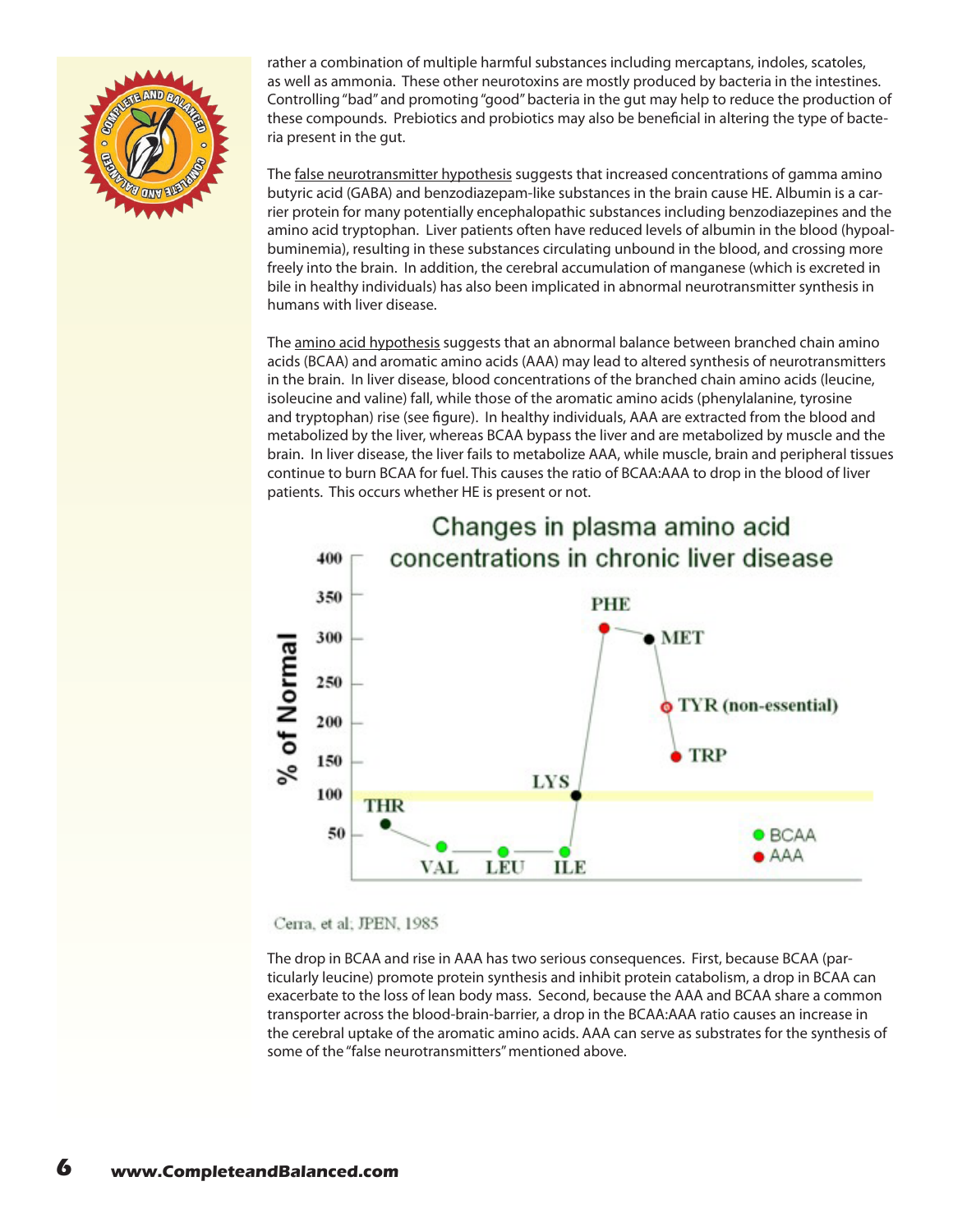| Aromatic amino acid | Normal            | "False"            |
|---------------------|-------------------|--------------------|
| (AAA) precursor     | neurotransmitters | neurotransmitters  |
| Tyrosine            | Dopamine          | Tyramine           |
|                     |                   | Octopamine         |
| Phenylalanine       | Norepinephrine    | Phenethyamine      |
|                     |                   | Phenylethanolamine |
| Tryptophan          | Serotonin         | Tryptamine         |



#### **Current Dietary Management Strategies for Liver Disease in Dogs Target HE Prevention**

The current dietary strategies for managing liver disease in dogs are almost all targeted at preventing HE. These include restricting protein (to minimize ammoniagenesis), using vegetable protein and avoiding meat protein (to reduce AAA intake), using dairy proteins such as cheese (to increase BCAA intake) and increasing fat (to provide non-protein calories to spare the use of protein for energy). Adjunctive therapies also target the same goal. These include feeding lactulose (which acidifies the digestive tract, causing ammonia to be converted into ammonium which cannot be reabsorbed from the gut into the dog's body) and using antibiotics like neomycin (which kills ammonia-producing bacteria in the gut). While there are other nutritional parameters relevant to managing liver patients (ie zinc, copper, vitamins etc), the current basis for managing liver patients and the primary goal of the veterinary therapeutic liver diets is to prevent HE. This may not be appropriate in many cases of dogs with liver disease. The risk of HE in dogs is much lower than that of cirrhotic humans.

To be clear, some dogs with liver disease are definitely at risk of developing HE, those with portosystemic shunts for example, and dogs with cirrhosis or juvenile fibrosing liver disorders. But many other types of liver disease are at much lower risk of developing HE. Here is a list of liver diseases that are NOT typically associated with HE in dogs:

*1) Chronic active hepatitis 2) Major bile duct occlusion 3) Primary or metastatic neoplasia 4) Microvascular dysplasia 5) Vacuolar hepatopathy, secondary to: a) Chronic stress b) Glucocorticoid therapy c) Diabetes mellitus d) Hepatocutaneous syndrome e) Gastrointestinal inflammation f) Inflammatory bowel disease g) Pancreatitis h) Hyperadrenocorticism, Hypoadrenocorticism i) Hyperthyroidism, Hypothyroidism j) Immune-mediated hemolytic anemia k) Septicemia l) Shock m) Right-sided heart failure n) Protein-losing enteropathy o) Starvation p) Non-hepatic neoplasia (lymphosarcoma etc) q) Extra-hepatic infections r) Severe dental disease*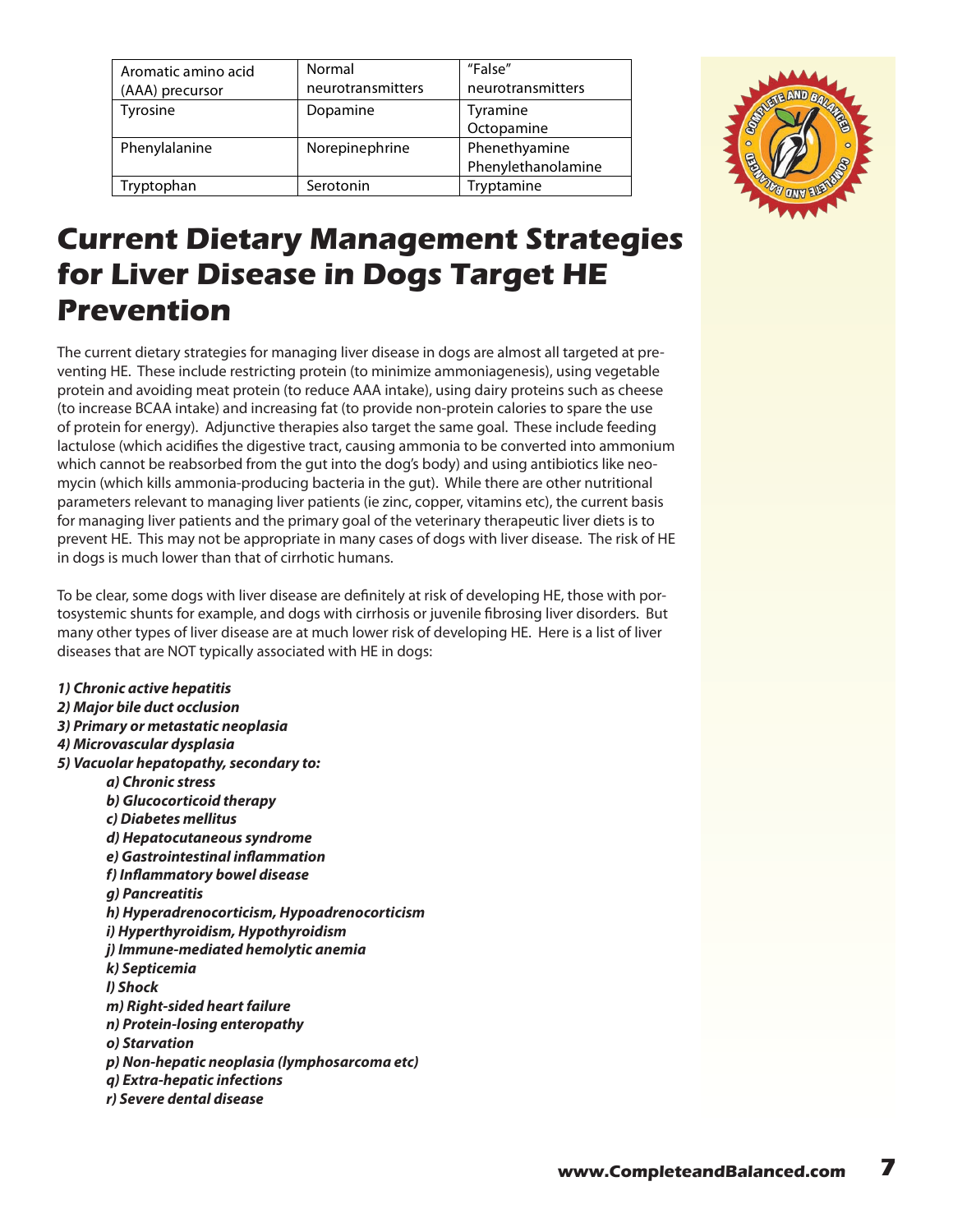

#### **The Relevance of HE in Managing Canine Liver Disease**

With canine liver disease, there are probably two broad categories of patients – those at high risk of developing HE (porto-systemic shunts, liver cirrhosis) and those who are at less risk of developing HE (most others forms of liver disease). Many dietary strategies will apply to both categories. For example, increasing the BCAA:AAA ratio in the food is beneficial to both types of dogs. For dogs that are not at risk of HE, increasing the BCAA:AAA ratio will help to preserve lean body mass. For dogs at risk of HE, increasing this ratio will have the additional benefit of helping to minimize the production of "false neurotransmitters" in the brain.

The key difference in managing these two categories of patients is the degree to which protein needs to be restricted. For dogs at risk of HE, protein intake needs to be severely restricted while maintaining a positive nitrogen balance. For dogs that are not at risk of HE, a higher protein intake is possible and may be preferable, especially in cases where fat digestion is impaired (dogs with underlying problems of lipid metabolism, dogs with concurrent pancreatitis, inflammatory bowel disease, diabetes mellitus etc). For dogs at risk of HE, a protein intake of 2.2-2.5 g/kg BW/ day is recommended as a starting point. This intake may need to be increased if a subsequent evaluation of body condition, serum albumin or creatinine suggests that the dog is in a negative nitrogen balance. In these cases, if protein intake needs to be increased, protein tolerance may be improved with the adjunctive treatments mentioned earlier (antibiotics such as metronidazole or neomycin, lactulose and/or prebiotic fibre). Although 2.2-2.5 g protein/kg BW/day is in the same ballpark as that recommended for renal disease, renal diets are not good choices for dogs with liver disease. Renal diets are highly restricted in phosphorus (well below AAFCO minimum). While this is appropriate for renal patients it is not appropriate for liver patients.

For dogs that are not at risk of HE, a somewhat higher target of 2.5-3.0 g protein/kg BW/day may give better results. Remember that the body weight of the dog affects the protein intake per kilogram of body weight. A large dog will consume less protein per kg BW/day than a smaller dog fed the same diet. (See page 51-52 and table 21 in my cookbook for a more detailed explanation of this concept).



# **Testimonial**

*Our toy poodle Kona was diagnosed with a liver condition (MVD) in December 2008. We switched her to a commercial food designed for dogs with liver disorders. I was concerned that with a compromised liver she would be less able to deal with potential risks so I started making food for her. My vet pointed out that I should be giving her a balanced diet and recommended Hilary's Blend. Hilary provided a custom recipe for Kona that incorporated catfish, cheese and tofu as the protein sources. A year and a half later Kona is thriving. She has gone from 8½ lbs to a healthy 10 lbs. Her coat is thicker and she has tons of energy. She can go for a 10 km hike, chasing her ball the whole way, and still want to play. I feel better having control over her diet and knowing that the recipe ensures complete nutrition for her liver condition. I have total confidence that* 

*Kona*

*her home cooked diet will keep her feeling healthy and give her as long a life as possible without creating unnecessary complications.* 

*Glenn and Jill Baker*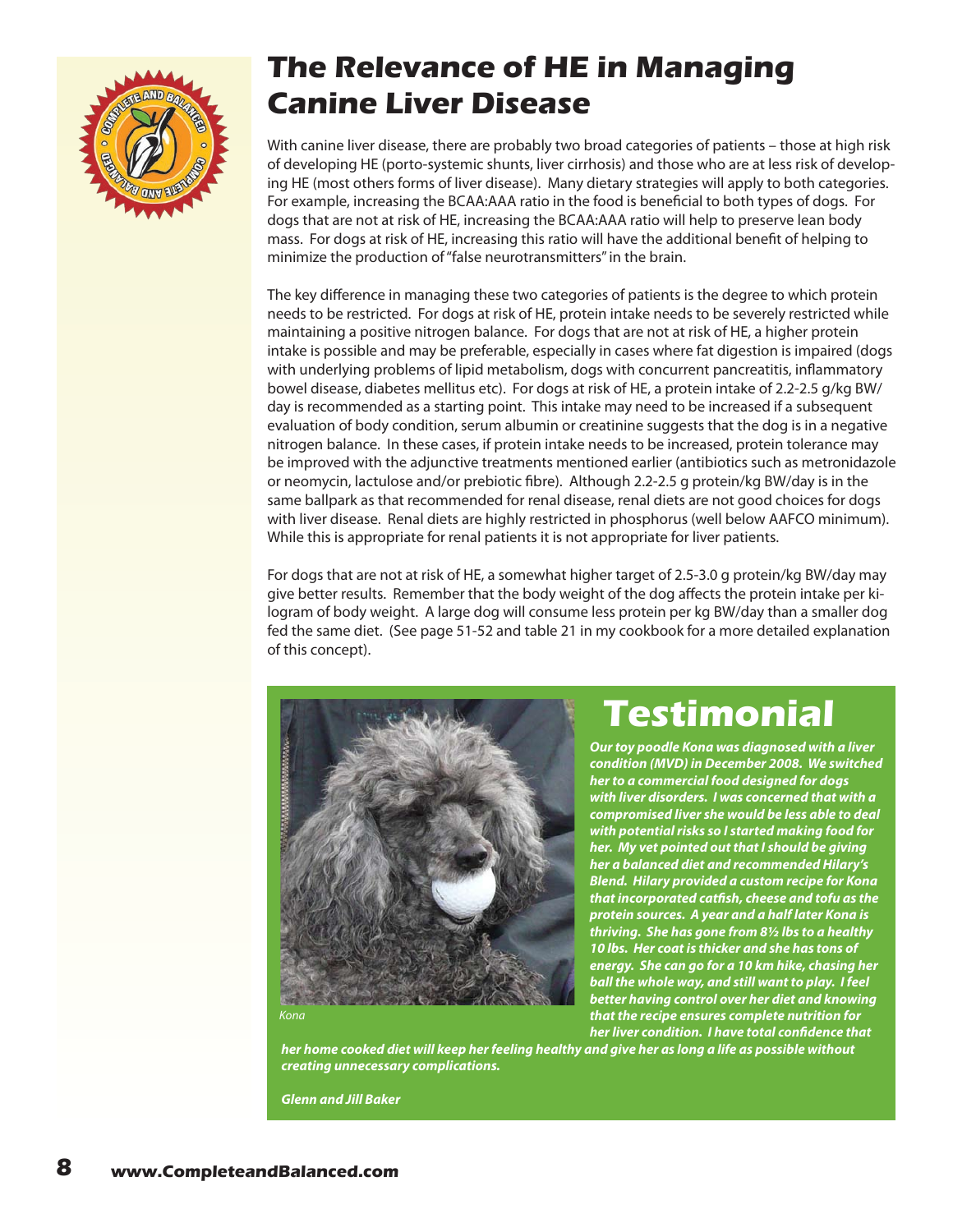# <span id="page-8-0"></span>**Dietary Management of Canine Liver Disease**

#### *By Hilary Watson BSc*

The liver is one of the most important and complicated organs in the body. It plays a role in digestion, metabolism and storage of many nutrients and it is also the site of detoxification of waste products. In all, the liver performs over 500 different essential tasks in the body and although it has an amazing ability to repair itself, once damage has exceeded the organ's ability to compensate, the effects are far reaching. The chart below gives a list of some of the roles of the liver in normal metabolism, as well as the associated symptoms that occur with liver failure.

|                                                                                                                  | Role of the healthy liver                                                                                                                                                                                                                                                                           | Associated symptom in liver disease                                                                                                                                                                                                                               |
|------------------------------------------------------------------------------------------------------------------|-----------------------------------------------------------------------------------------------------------------------------------------------------------------------------------------------------------------------------------------------------------------------------------------------------|-------------------------------------------------------------------------------------------------------------------------------------------------------------------------------------------------------------------------------------------------------------------|
| Protein<br>metabolism                                                                                            | Synthesis of plasma proteins<br>including albumin, transport proteins,<br>coagulation proteins, acute phase<br>proteins<br>Urea synthesis (detoxification of<br>ammonia)                                                                                                                            | Increased catabolism of proteins, reduced<br>production of plasma proteins<br>Increased peripheral utilization of branched<br>chain amino acids<br>Decreased urea production (reduced ability<br>to detoxify ammonia which can lead to<br>hepatic encephalopathy) |
| Carbohydrate<br>metabolism                                                                                       | Glycogen metabolism and storage<br>Decreased glycogen synthesis by liver and<br>Blood glucose control (via metabolism<br>skeletal muscle<br>of insulin and glucagon)<br>Glucose intolerance and insulin resistance<br>Gluconeogenesis<br>Hypoglycemia due to inability to regulate<br>blood glucose |                                                                                                                                                                                                                                                                   |
| Lipid metabolism                                                                                                 | Synthesis of fatty acids, triglycerides<br>and ketones<br>Excretion of cholesterol and bile acids                                                                                                                                                                                                   | Increased breakdown of fat<br>Increased turnover of fatty acids<br>Some ketogenesis<br>In cholestatic liver disease, bile acid<br>concentration in the gut is decreased which<br>can inhibit fat digestion                                                        |
| Vitamin<br>metabolism                                                                                            | Storage and/or activation of fat<br>soluble vitamins A, D, E, K, Synthesis<br>and/or activation of B-complex<br>vitamins                                                                                                                                                                            | Decreased uptake of fat soluble vitamins<br>from the gut, decreased conversion of<br>vitamins to their active forms, deficiencies of<br>B-complex vitamins                                                                                                        |
| Mineral<br>metabolism                                                                                            | Storage of iron, zinc, copper, excretion<br>of copper and manganese in bile                                                                                                                                                                                                                         | Zinc deficiency, copper and manganese<br>toxicity                                                                                                                                                                                                                 |
| Digestive<br>function                                                                                            | Synthesis of bile acids                                                                                                                                                                                                                                                                             | Impaired ability to digest and absorb fat<br>from the digestive tract                                                                                                                                                                                             |
| Detoxification and excretion of<br>Detoxification<br>function<br>ammonia, bilirubin, copper, steroid<br>hormones |                                                                                                                                                                                                                                                                                                     | Development of hepatic encephalopathy as<br>a result of decreased ability to detoxify,<br>copper storage toxicity                                                                                                                                                 |

#### **Dietary Management of Dogs with Liver Disease**

In broad terms, the dietary goals in liver disease are to support the liver by 1) supplying adequate energy and nutrients to avoid malnutrition, 2) correcting metabolic abnormalities and 3) reducing the liver's workload.

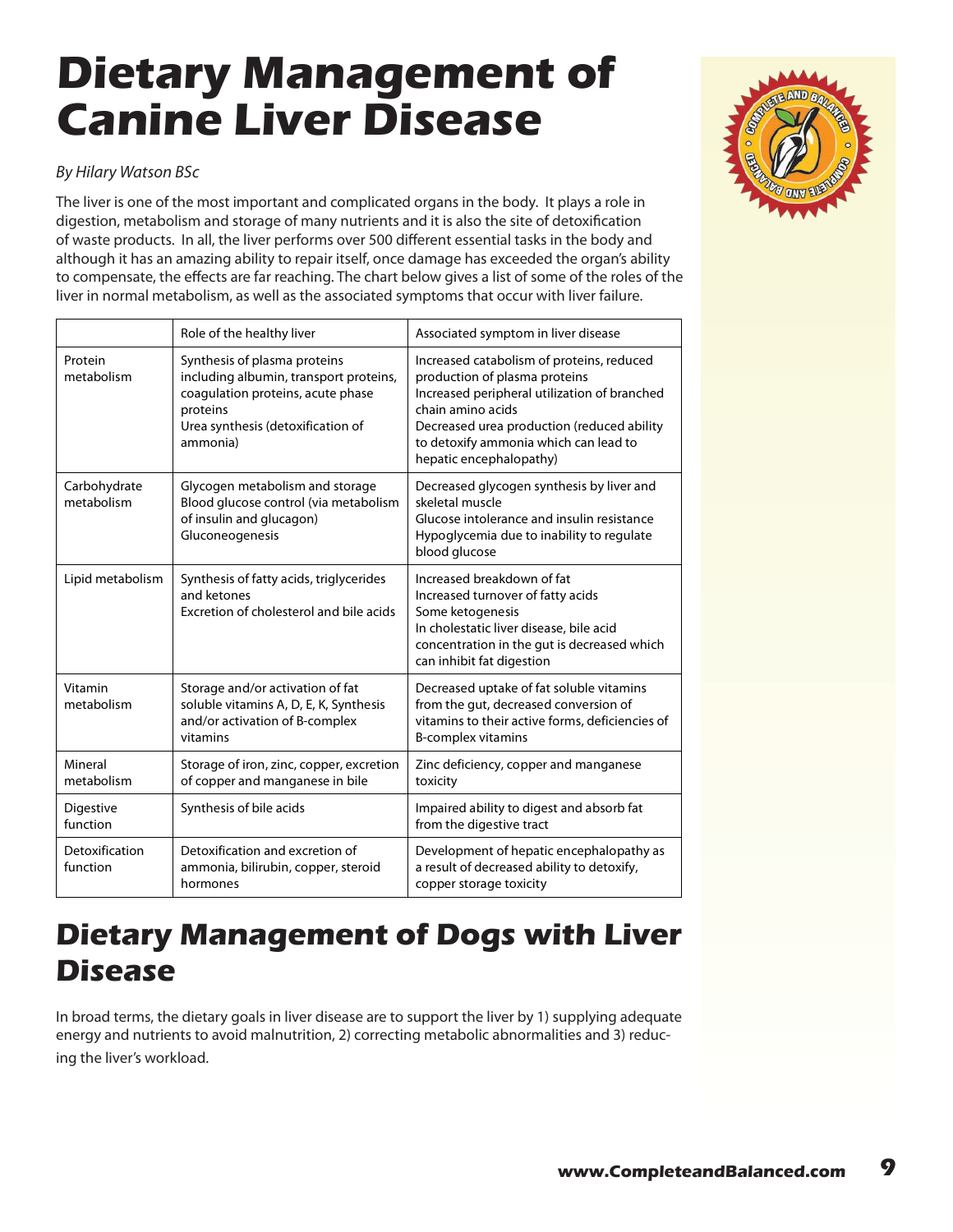

## **Energy Requirements**

Adequate energy is required to maintain body weight and avoid the catabolism of body proteins to supply energy. The type and severity of liver disease influence a dog's energy requirements. Patients with chronic liver disease are generally hypermetabolic (see Appendix 4 in my cookbook for energy calculations for hypermetabolic dogs). Those with acute hepatic injury generally have increased protein and energy requirements as a result of tissue synthesis and repair, but their requirements are typically lower than hypermetabolic dogs. Most dogs with vacuolar hepatopathies need only maintenance energy intake however stress, inflammation, infection or other factors may increase energy requirements above maintenance. The goal should always be to provide enough energy to maintain ideal body weight, and enough protein to maintain a positive nitrogen balance. Calorie and protein intake should be monitored and adjusted as necessary. Owners should be involved in monitoring their dogs to ensure that any changes are noticed early.

|                        | Chronic liver disease                   | Acute hepatic injury                    | Vacuolar hepatopathy                              |
|------------------------|-----------------------------------------|-----------------------------------------|---------------------------------------------------|
| Energy<br>requirements | Hypermetabolic calories<br>(appendix 4) | Above maintenance<br>but not as high as | Maintenance but may<br>require more calories with |
|                        |                                         | hypermetabolic                          | stress, inflammation, infection                   |

#### **Protein Requirements**

Protein requirements in hepatic disease vary according to the type and severity of liver disease. Liver disease can increase the break-down of body proteins thus requiring a higher protein intake to maintain a positive nitrogen balance. Dogs with chronic hepatitis, acute hepatitis or ischemic liver damage are all likely to have a protein requirement significantly higher than minimum maintenance values. Dogs at risk of hepatic encephalopathy (HE) need a highly restricted protein intake but care needs to be taken to ensure that a positive nitrogen balance is always maintained. It is not enough to choose a diet that provides adequate protein, it is also critical to monitor food intake to ensure that adequate protein and energy are being consumed by the dog. If the dog is consuming too few calories to meet his increased energy needs, he will catabolize lean body tissues to supply the missing energy. This will result in the loss of lean tissue even if adequate protein is being provided by the diet. It is therefore important to monitor food intake to ensure that both protein and energy requirements are being met.

#### **Meat Protein Versus Plant Protein**

Proteins containing heme groups (ie red meats, organ meats) are generally considered to be more encephalogenic than proteins of plant or dairy origin. Dogs with liver disease fed diets based at least partially on dairy and plant proteins have been shown to have lower blood ammonia concentrations than those fed meat-based diets. These findings may relate to other aspects of these ingredients other than the protein – plant ingredients are higher in dietary fibre and the lactose in dairy ingredients may be beneficial as an energy source.

Soybean/tofu has been recommended for dogs with liver disease and it is generally well tolerated by most dogs. Soy protein has the advantage of being somewhat lower in methionine, an amino acid that accumulates in liver disease. However, soy protein can form hydrophobic peptides in the gut that bind to bile salts preventing their reabsorption and increasing the rate of loss in the feces. For this reason, soy-based recipes may not be ideal for managing dogs with impaired bile production or secretion, or impaired fat digestion or absorption. In these cases, other types of beans or nuts may be better options.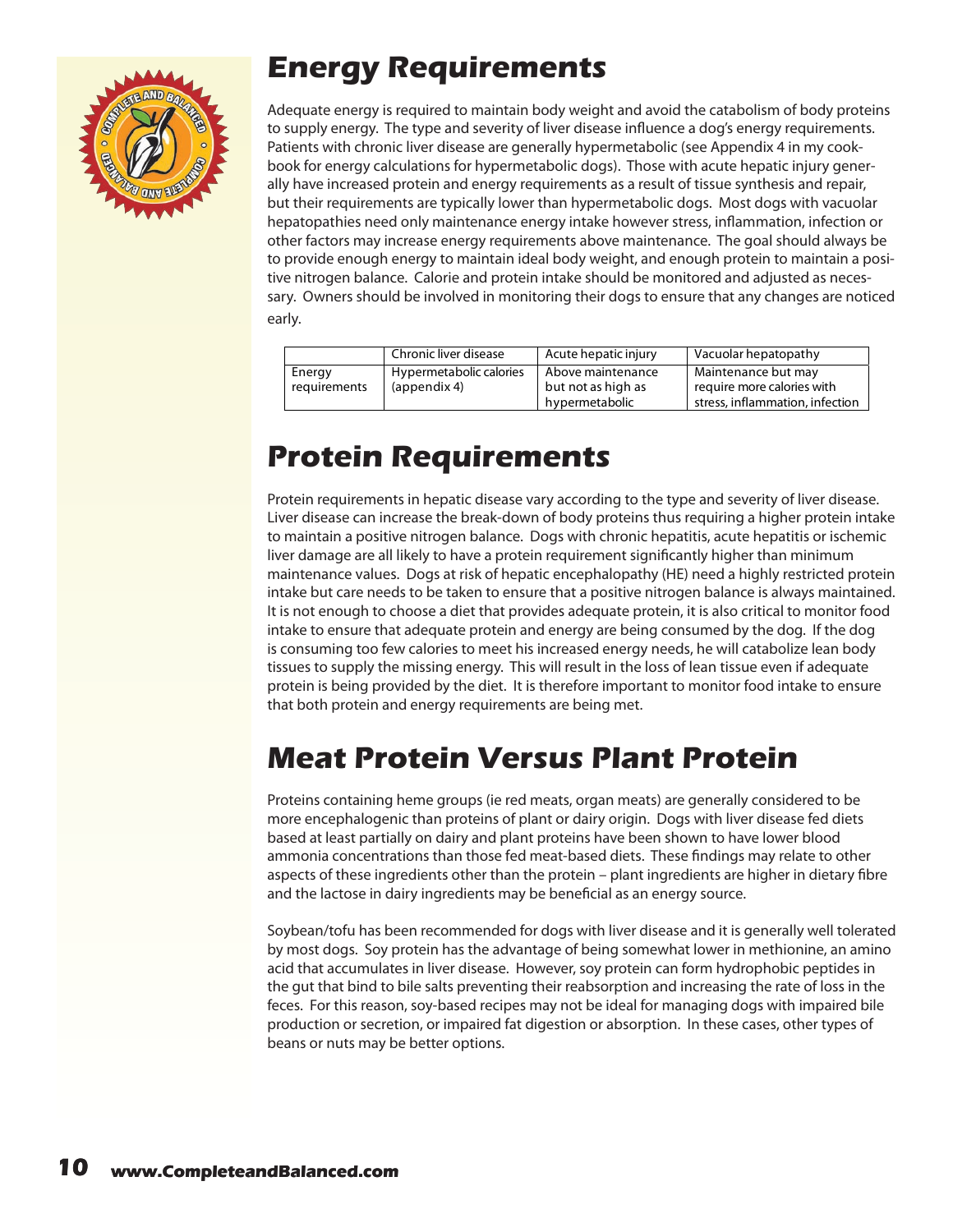# **Fat Requirements**

Fat has the advantage of providing energy-dense non-protein calories which can help to maintain body weight especially in anorexic patients. Fat is also highly palatable to dogs which helps to encourage food intake. However, high fat intake may not be appropriate for all dogs with liver disease. Dogs with vacuolar hepatopathies often have underlying problems with lipid metabolism, and they may be dealing with concurrent pancreatitis, inflammatory bowel disease or diabetes mellitus. Some forms of liver disease, ie biliary cirrhosis, bile duct occlusion etc, affect the production or transport of bile acids. Dogs with this type of liver disease can end up with steatorrhea (fatty stools) if fat intake is too high. So while high fat intake has many advantages and may be appropriate for many dogs with liver disease, it may not be appropriate in all cases. Having both high fat, moderate fat and low fat options allows veterinarians to choose the best option for each individual case.

### **Copper and Zinc**

Certain breeds of dogs (ie Bedlington Terriers, West Highland White Terriers, Doberman Pinschers and others) are genetically predisposed to copper storage disease, a condition similar to Wilson's Disease in humans. In dogs with this disease, copper accumulates in the liver causing liver damage. Because copper is normally deposited in the liver and because excess copper is normally excreted from the body in bile, copper often accumulates in the livers of dogs with liver disease even if they don't technically have copper storage disease. With copper storage disease, copper accumulation in the liver is the primary disease and liver tissue is damaged as a result. In most forms of liver disease, copper accumulation in the liver is secondary to liver disease, generally because copper excretion in bile is impaired. In either case, copper restriction is advisable. Concurrent zinc supplementation is also recommended.

There are many benefits to zinc supplementation. Zinc has a protective effect against many hepatotoxic agents (including bromobenzene, acetaminophen, carbon tetrachloride, as well as copper). Doses of 50-100 mg of elemental zinc/day were well tolerated in dogs ranging in weight from 14-18 kg. Although blood zinc concentrations are not a reliable indicator of zinc deficiency, blood concentrations do accurately reflect systemic zinc toxicity. It is therefore recommended that serum zinc concentrations be measured before zinc supplementation is started and then again 7 days, 14 days, 2 months and 6 months after supplementation has been initiated. While zinc acetate, zinc gluconate and zinc sulfate can all be used, zinc acetate is believed to be best tolerated by dogs with liver disease.

#### **Chicory Root Extract – Pre-biotic Fibre**

At one time it was thought that a low residue, low fibre diet would help liver patients by reducing the generation of toxin in the gut. Investigations in humans with liver disease have since shown that diets high in fibre and plant proteins are beneficial for liver patients. Fermentation of fibre in the gut increases a patient's nitrogen tolerance and reduce the risks of HE. In particular, supplementation with pre-biotic fibre such as that found in chicory root extract, can reduce ammonia production in the gut, increase fibre fermentation and lead to the production of beneficial short chain fatty acids (SCFAs). Although SCFA were once thought to contribute to HE, they are no longer considered encephalogenic agents. SCFA are readily absorbed by colon cells and contribute to mucosal health. They lower the pH in the lumen which causes ammonia to be converted to ammonium which cannot be reabsorbed back into the dog's body. In this way, SCFAs and pre-biotic fibre help to improve nitrogen tolerance in dogs with liver disease.

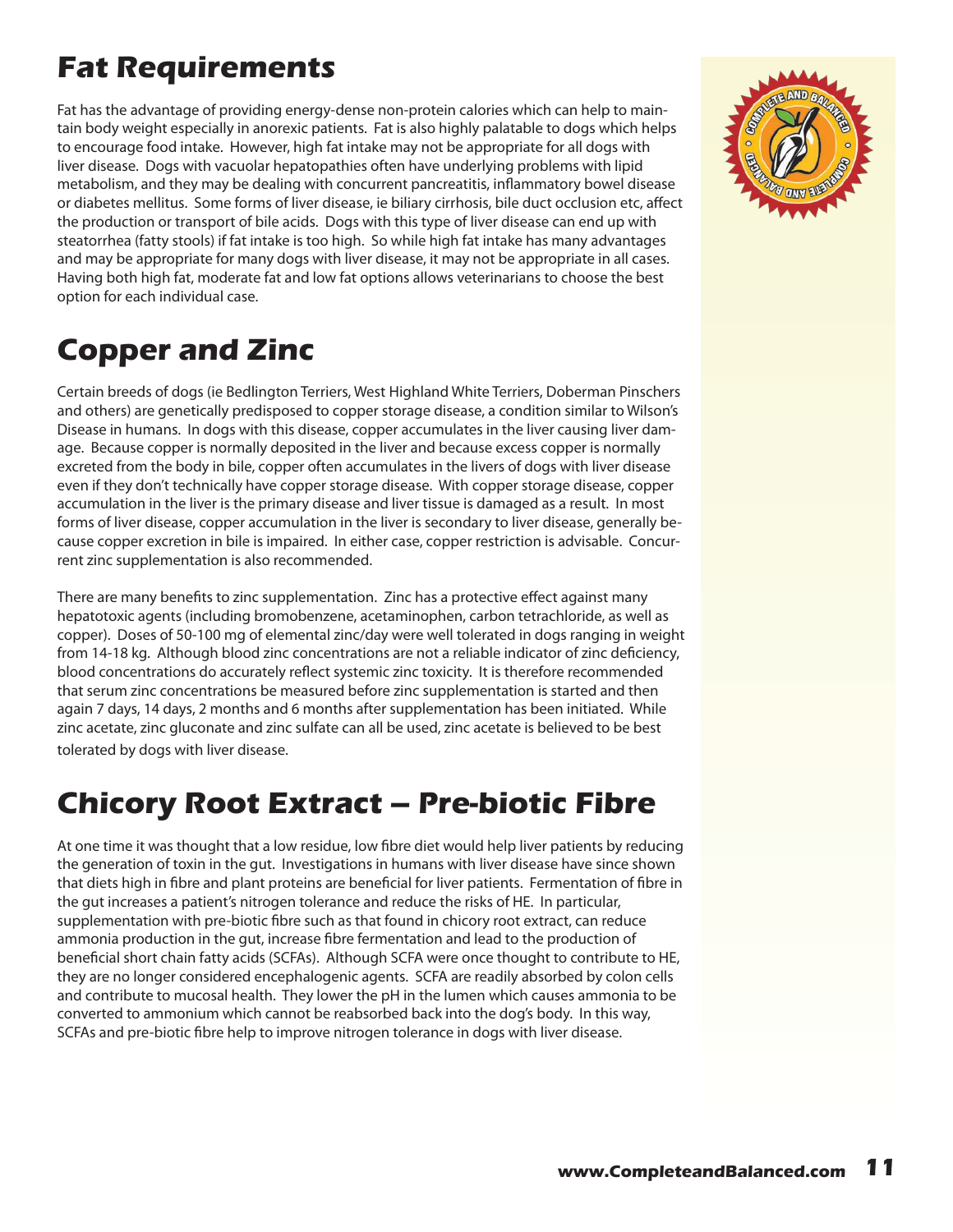

# **Frequency of feeding**

Frequent feeding of small meals (4-6/day) lowers the amount of nutrients or metabolites requiring hepatic processing at a single time, thereby imposing less metabolic demand on the liver. Multiple small meals a day can help to increase energy intake and prevent inappetance in liver patients.

### **Liver Recipes**

 $\Gamma$ 

| Liver Recipe 1 (Very low protein, moderate fat) |      |       |     |
|-------------------------------------------------|------|-------|-----|
|                                                 | $\%$ | grams | Pr  |
| Apple, with skin, no core                       | 18.2 | 182   | Fa  |
| <b>Blueberries</b>                              | 3.7  | 37    | ME  |
| <b>Brussels sprouts</b>                         | 3.8  | 38    |     |
| Cod liver oil                                   | 0.5  | 5     |     |
| Egg, hard-boiled                                | 15   | 150   |     |
| Kidney beans, canned                            | 12.8 | 128   | BC  |
| Pears, with skin, no core                       | 16.3 | 163   | A۵  |
| Peas thawed from frozen                         | 16   | 160   | BC  |
| Safflower oil                                   | 0.5  | 5.    | Сc  |
| Yogurt, plain, low fat                          | 12.2 | 122   | Zir |
| <b>HILARY'S BLEND</b>                           |      | 10    | no  |
|                                                 | 100  | 1000  |     |
|                                                 |      |       |     |

| Protein*     | 50 g/1000 kcal                             |
|--------------|--------------------------------------------|
| Fat          | 35 g/1000 kcal                             |
| ME           | 87 kcal/100g                               |
| % ME protein | 20%                                        |
| % ME fat     | 31%                                        |
| % ME CHO     | 49%                                        |
| <b>BCAA</b>  | 9.40 g/1000 kcal                           |
| AAA          | 4.62 g/1000 kcal                           |
| BCAA:AAA     | 2.0:1                                      |
| Copper       | 2.92 mg/1000 kcal                          |
| Zinc         | 43.78 mg/1000 kcal                         |
|              | * note this is below AAFCO healthy minimum |
|              |                                            |
|              |                                            |

| Liver Recipe 2 (Very low protein, low fat) |      |       |  |
|--------------------------------------------|------|-------|--|
|                                            | %    | grams |  |
| Apple, with skin, no core                  | 36   | 360   |  |
| <b>Brussels sprouts</b>                    | 15.2 | 152   |  |
| Cod liver oil                              | 0.5  | 5     |  |
| Lentils, boiled                            | 12   | 120   |  |
| Pears, with skin, no core                  | 12.1 | 121   |  |
| Peas thawed from frozen                    | 18.1 | 181   |  |
| Safflower oil                              | 0.5  | 5     |  |
| Turkey breast, cooked                      | 4.6  | 46    |  |
| <b>HILARY'S BLEND</b>                      |      | 10    |  |
|                                            | 100  | 1000  |  |
|                                            |      |       |  |

| Protein      | 53 g/1000 kcal     |
|--------------|--------------------|
| Fat          | 17 g/1000 kcal     |
| MЕ           | 76 kcal/100g       |
| % ME protein | 21%                |
| % ME fat     | 15%                |
| % ME CHO     | 64%                |
| <b>BCAA</b>  | 8.57 g/1000 kcal   |
| AAA          | 4.02 g/1000 kcal   |
| BCAA:AAA     | 2.1:1              |
| Copper       | 3.62 mg/1000 kcal  |
| Zinc         | 49.35 mg/1000 kcal |
|              |                    |

| Liver Recipe 3 (Low protein, moderate fat) |      |       |    |
|--------------------------------------------|------|-------|----|
|                                            | %    | grams | Р  |
| Apple, with skin, no core                  | 24.5 | 245   | F. |
| <b>Brussels sprouts</b>                    | 4.5  | 45    | M  |
| Cod liver oil                              | 0.5  | 5     |    |
| Egg, hard-boiled                           | 25   | 250   |    |
| Pears, with skin, no core                  | 16.3 | 163   |    |
| Peas thawed from frozen                    | 16   | 160   | B  |
| Yogurt, plain, low fat                     | 12.2 | 122   | Α  |
| <b>HILARY'S BLEND</b>                      |      | 10    | B  |
|                                            | 100  | 1000  | C  |
|                                            |      |       | 7  |

| Protein      | 56 g/1000 kcal     |
|--------------|--------------------|
| Fat          | 39 g/1000 kcal     |
| ME           | 88 kcal/100g       |
| % ME protein | 22%                |
| % ME fat     | 35%                |
| % ME CHO     | 43%                |
| <b>BCAA</b>  | 10.62 g/1000 kcal  |
| AAA          | 5.32 g/1000 kcal   |
| BCAA:AAA     | 2.0:1              |
| Copper       | 2.69 mg/1000 kcal  |
| Zinc         | 43.40 mg/1000 kcal |
|              |                    |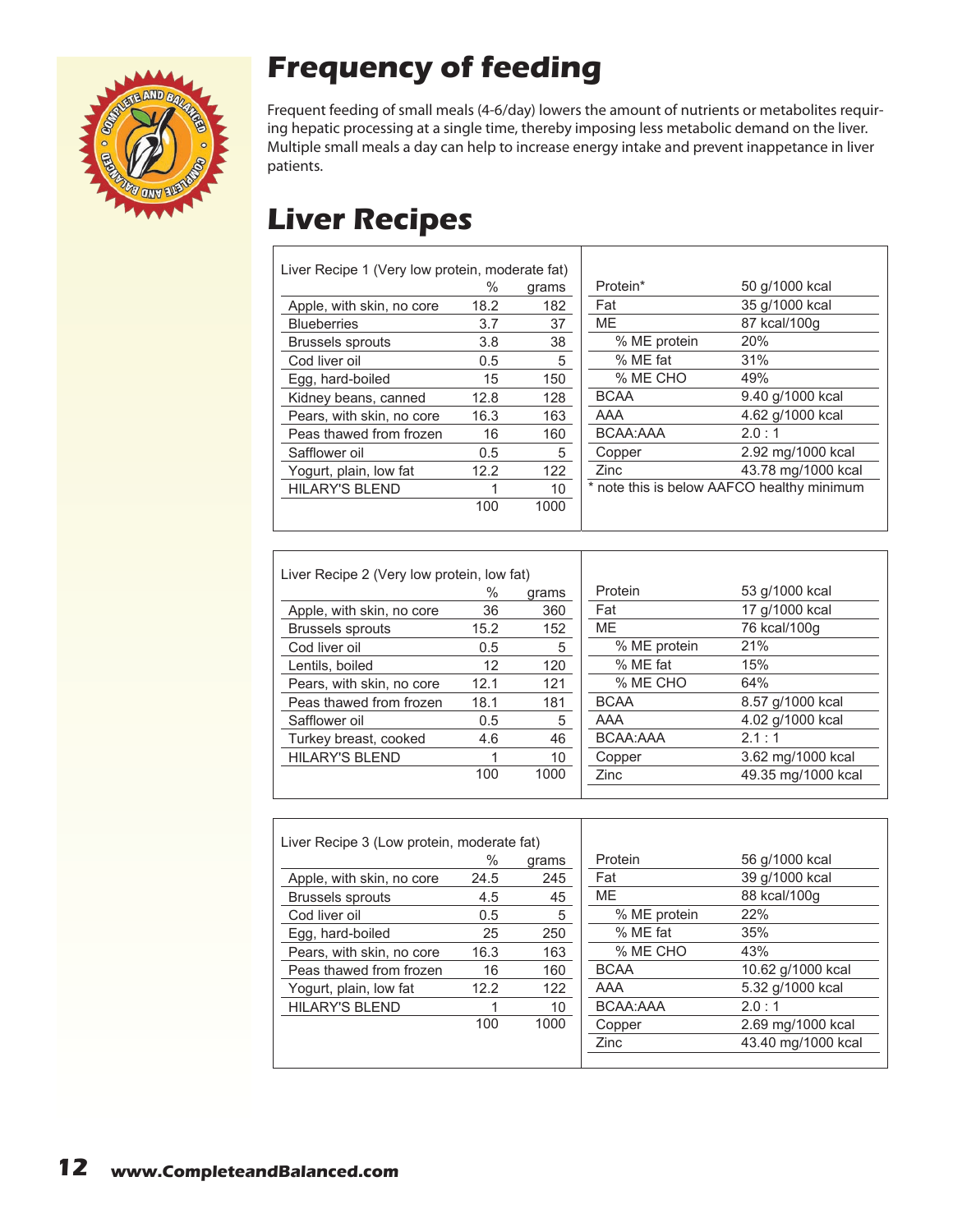# **Liver Recipes cont'd**

 $\Gamma$ 

| Liver Recipe 4 (Low protein, high fat) |      |       |
|----------------------------------------|------|-------|
|                                        | %    | grams |
| Apple, with skin, no core              | 5.5  | 55    |
| Carrots, raw                           | 11.0 | 110   |
| Catfish, farmed, cooked                | 19.3 | 193   |
| Cheese, cheddar                        | 8.5  | 85    |
| Cod liver oil                          | 0.5  | 5     |
| Rice, cooked                           | 43.9 | 439   |
| Safflower oil                          | 0.5  | 5     |
| Salmon oil                             | 0.9  | 9     |
| Tofu, firm, w/Cal sulfate              | 8.4  | 84    |
| HILARY'S BLEND                         | 1.5  | 15    |
|                                        | 100  | 1000  |
|                                        |      |       |

| Protein      | 56 g/1000 kcal     |
|--------------|--------------------|
| Fat          | 50 g/1000 kcal     |
| MЕ           | 150 kcal/100g      |
| % ME protein | 22%                |
| % ME fat     | 45%                |
| % ME CHO     | 33%                |
| <b>BCAA</b>  | 10.65 g/1000 kcal  |
| AAA          | 5.37 g/1000 kcal   |
| BCAA:AAA     | 2.0:1              |
| Copper       | 2.54 mg/1000 kcal  |
| Zinc         | 38.38 mg/1000 kcal |
|              |                    |



| Liver Recipe 5 (Moderate protein, moderate fat) |               |       |              |                    |
|-------------------------------------------------|---------------|-------|--------------|--------------------|
|                                                 | ℅             | grams | Protein      | 58 g/1000 kcal     |
| Apple, with skin, no core                       | 18            | 180   | Fat          | 43 g/1000 kcal     |
| <b>Brussels sprouts</b>                         | 7.6           | 76    | ME.          | 111 kcal/100q      |
| Catfish, farmed, cooked                         | 12.6          | 126   | % ME protein | 23%                |
| Cheese, cheddar                                 | 7.5           | 75    | % ME fat     | 39%                |
| Cod liver oil                                   | 0.3           | 3     | % ME CHO     | 38%                |
| Egg noodles, cooked                             | 8             | 80    | <b>BCAA</b>  | 11.05 g/1000 kcal  |
| Pears, with skin, no core                       | 16.3          | 163   | AAA          | 5.25 g/1000 kcal   |
| Peas thawed from frozen                         | 16            | 160   | BCAA:AAA     | 2.1:1              |
| Safflower oil                                   | $0.5^{\circ}$ | 5     | Copper       | 2.36 mg/1000 kcal  |
| Yogurt, plain, low fat                          | 12.2          | 122   | Zinc         | 36.17 mg/1000 kcal |
| <b>HILARY'S BLEND</b>                           |               | 10    |              |                    |
|                                                 | 100           | 1000  |              |                    |
|                                                 |               |       |              |                    |

| Liver Recipe 6 (Moderate protein, low fat) |      |       |              |                    |
|--------------------------------------------|------|-------|--------------|--------------------|
|                                            | %    | grams | Protein      | 60 g/1000 kcal     |
| <b>Brussels sprouts</b>                    | 19   | 190   | Fat          | 19 g/1000 kcal     |
| Chickpeas, canned                          | 36.9 | 369   | <b>ME</b>    | 95 kcal/100g       |
| Cod liver oil                              | 0.25 | 2.5   | % ME protein | 24%                |
| Peas thawed from frozen                    | 21.8 | 218   | % ME fat     | 17%                |
| Soybeans, boiled                           | 8.6  | 86    | % ME CHO     | 59%                |
| Yogurt, plain, low fat                     | 12.2 | 122   | <b>BCAA</b>  | 9.91 g/1000 kcal   |
| <b>HILARY'S BLEND</b>                      | 1.25 | 12.5  | AAA          | 5.10 g/1000 kcal   |
|                                            | 100  | 1000  | BCAA:AAA     | 1.9:1              |
|                                            |      |       | Copper       | 3.99 mg/1000 kcal  |
|                                            |      |       | Zinc         | 52.37 mg/1000 kcal |
|                                            |      |       |              |                    |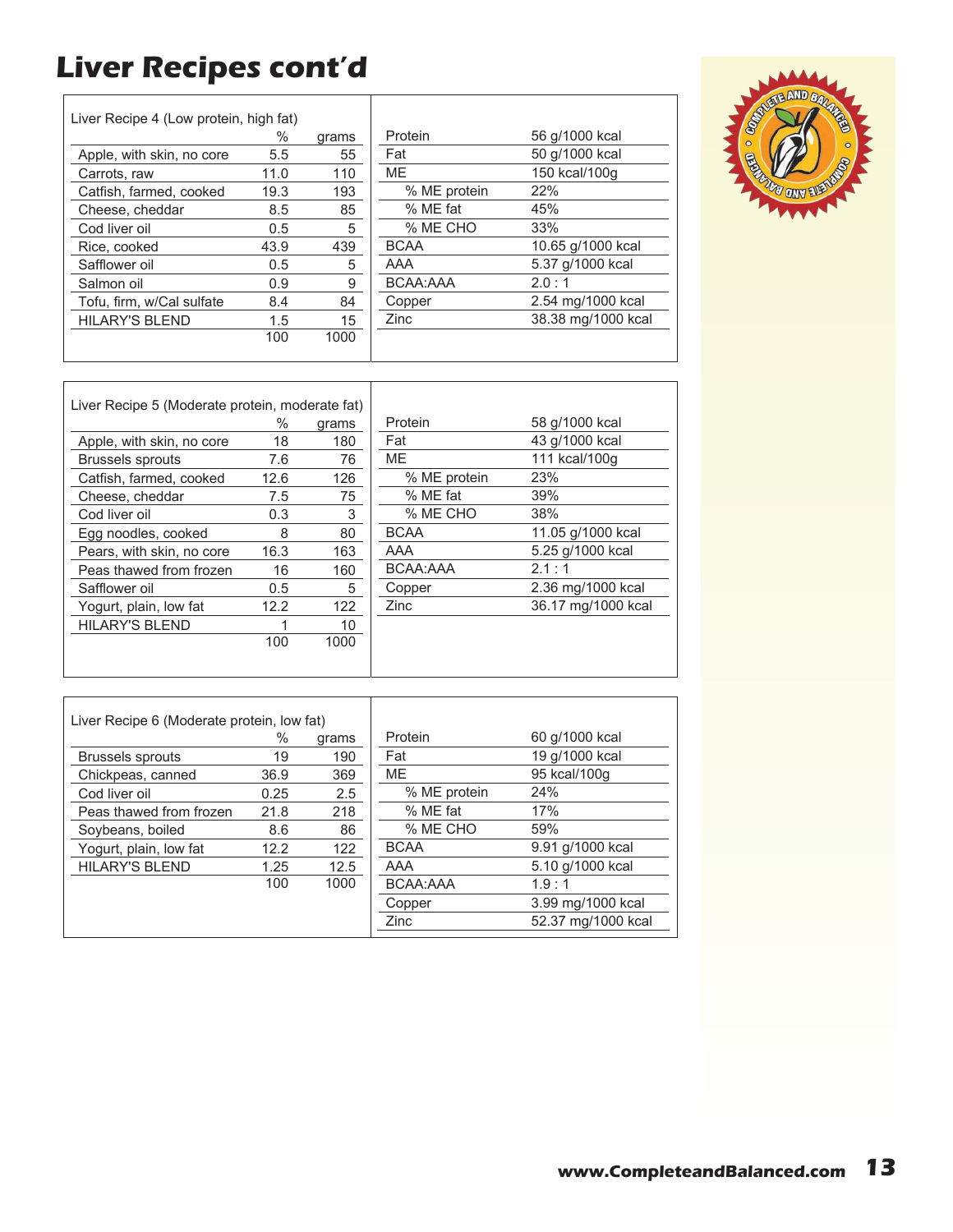# **Liver Recipes cont'd**



| Liver Recipe 7 (Moderate protein, high fat) |      |       |
|---------------------------------------------|------|-------|
|                                             | %    | grams |
| Apple, with skin, no core                   | 18   | 180   |
| <b>Brussels sprouts</b>                     | 19   | 190   |
| <b>Butter</b>                               | 1    | 10    |
| Cheese, cottage, low fat                    | 37.6 | 376   |
| Cod liver oil                               | 0.5  | 5     |
| Egg noodles, cooked                         | 16   | 160   |
| Peanut butter, smooth                       | 6.4  | 64    |
| <b>HILARY'S BLEND</b>                       | 1.5  | 15    |
|                                             | 100  | 1000  |
|                                             |      |       |

| Protein      | 66 g/1000 kcal     |
|--------------|--------------------|
| Fat          | 46 g/1000 kcal     |
| ME           | 117 kcal/100g      |
| % ME protein | 26%                |
| % ME fat     | 41%                |
| % ME CHO     | 32%                |
| <b>BCAA</b>  | 12.35 g/1000 kcal  |
| AAA          | 6.71 g/1000 kcal   |
| BCAA:AAA     | 1.8:1              |
| Copper       | 2.98 mg/1000 kcal  |
| Zinc         | 45.94 mg/1000 kcal |
|              |                    |

| Liver Recipe 8 (Moderate protein, high fat) |      |       |              |                    |
|---------------------------------------------|------|-------|--------------|--------------------|
|                                             | ℅    | grams | Protein      | 66 g/1000 kcal     |
| Apple, with skin, no core                   | 5.5  | 55    | Fat          | 49 g/1000 kcal     |
| Carrots, raw                                | 11.0 | 110   | <b>ME</b>    | 154 kcal/100q      |
| Cheese, cheddar                             | 8.5  | 85    | % ME protein | 26%                |
| Chicken liver, cooked                       | 20.3 | 203   | % ME fat     | 44%                |
| Cod liver oil                               | 0.5  | 5     | % ME CHO     | 30%                |
| Rice, cooked                                | 39.0 | 390   | <b>BCAA</b>  | 12.83 g/1000 kcal  |
| Safflower oil                               | 0.5  | 5     | AAA          | 6.59 g/1000 kcal   |
| Salmon oil                                  | 0.9  | 9     | BCAA:AAA     | 1.9:1              |
| Tofu, firm, w/Cal sulfate                   | 12.3 | 123   | Copper       | 3.03 mg/1000 kcal  |
| <b>HILARY'S BLEND</b>                       | 1.5  | 15    | Zinc         | 41.32 mg/1000 kcal |
|                                             | 100  | 1000  |              |                    |
|                                             |      |       |              |                    |

Т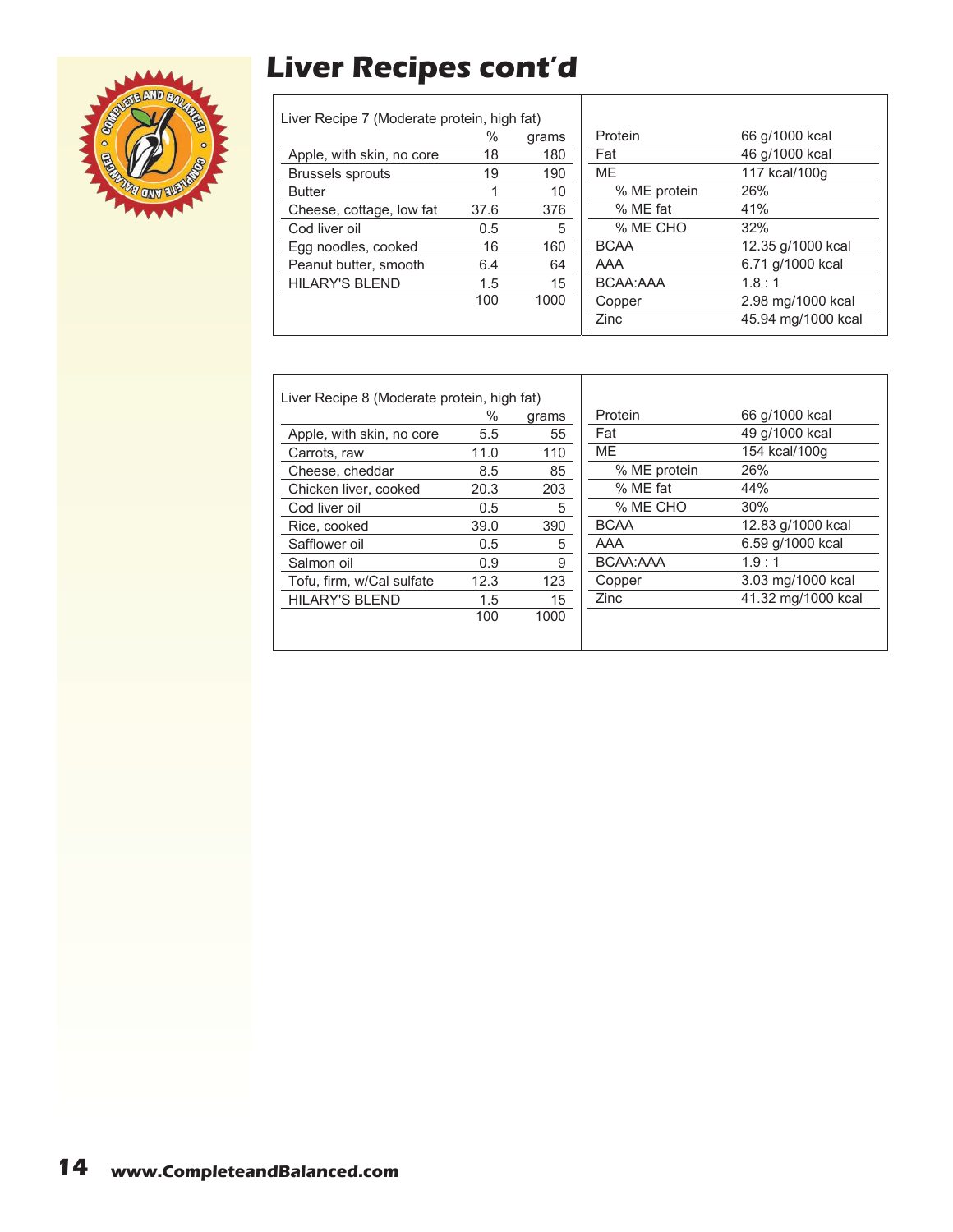<span id="page-14-0"></span>*Each month, we'll review one nutrition research study published within the last 2 months. These reviews won't be limited to canine nutrition. We may review human, equine, livestock and zoo animal nutrition research if we find it interesting and relevant. The common denominator is that each study will be recently published in a peer-reviewed scientific journal and they will all provide new insight into some concept of nutrition.*

# **Research Study of the Month**

*By Laura Scott MSc*

| Title of study: | The feline dietary iodine requirement is lower than the 2006 NRC recommended<br>allowance |
|-----------------|-------------------------------------------------------------------------------------------|
| Authors:        | K. J. Wedekind, M. E. Blumer, C. E. Huntington, V. Spate and J. S. Morris                 |
| Journal:        | Journal of Animal Physiology and Animal Nutrition                                         |
| lssue:          | 2010 August 94:527-539                                                                    |
| Species:        | Cat                                                                                       |
| Link:           | http://www3.interscience.wiley.com/journal/122681601/abstract                             |

#### **Background information**

Iodine is a required nutrient which is a major constituent in thyroid hormones. This is turn plays a role in regulation of metabolic rate, and in cell growth and differentiation during development.

The National Research Council (NRC) publishes their Nutrient Requirements books for various species. The requirements in these books are determined by a committee of qualified experts who review the published literature for the species in question. In 2006 the NRC published Nutrient Requirements of Dogs and Cats. The Association of American Feed Control Officials (AAFCO) is a U.S. based non-regulatory group that publishes model regulations, a list of approved feed ingredients, and standards for pet foods in the United States. The nutrient standards from AAFCO are determined by an expert sub-committee.

There is a discrepancy between the AAFCO (0.35 mg I/kg) and NRC (1.4 mg I/kg) recommended allowances for iodine for cats. The authors of this paper report that the studies used to determine the NRC iodine requirement failed to meet key criteria for defining nutrient requirements.

### **Purpose of this study and study design**

The goal of this study was to determine the iodine requirement of adult cats. Forty-two adult cats were fed a low iodine basal diet for 4-7 weeks and then were randomly assigned to one of 7 experimental diets. The diets were identical except for the level of iodine supplied (0.15 mg/kg – 9.2 mg/kg). Cats remained on the experimental diet for one year. Iodine concentration in serum, urine, feces, complete blood count, serum chemistries and serum thyroid hormone profiles were all analyzed.

## **Study results**

No significant effects of dietary iodine were seen in bodyweight, serum chemistries, thyroid hormone profiles or food intake. Fecal and urinary iodine were linear functions of iodine intake. The minimum urinary iodine concentration that defines iodine adequacy in humans was seen in the diets that supplied 0.46 mg I/kg. A significant decrease in free thyroxine was seen at the highest dietary iodine level (9.2 mg I/kg). Based on the daily urinary I concentration and scintigraphy, the iodine requirement derived from this experiment was 0.46 mg I/kg diet. This number is similar to the requirements for other species, such as humans and dogs.

## **My thoughts**

Nutrient requirements are studied and define so we can be sure of providing our animals with optimal nutrition. Feeding too little of a nutrient and causing a deficiency or too much and providing an excess can both have negative impacts on health. If nutrient requirements are not properly determined it can be difficult to properly formulate a diet. The requirement for iodine which was determined in this study was lower than the NRC minimum requirement and higher than the AAFCO minimum requirement. As these are both used